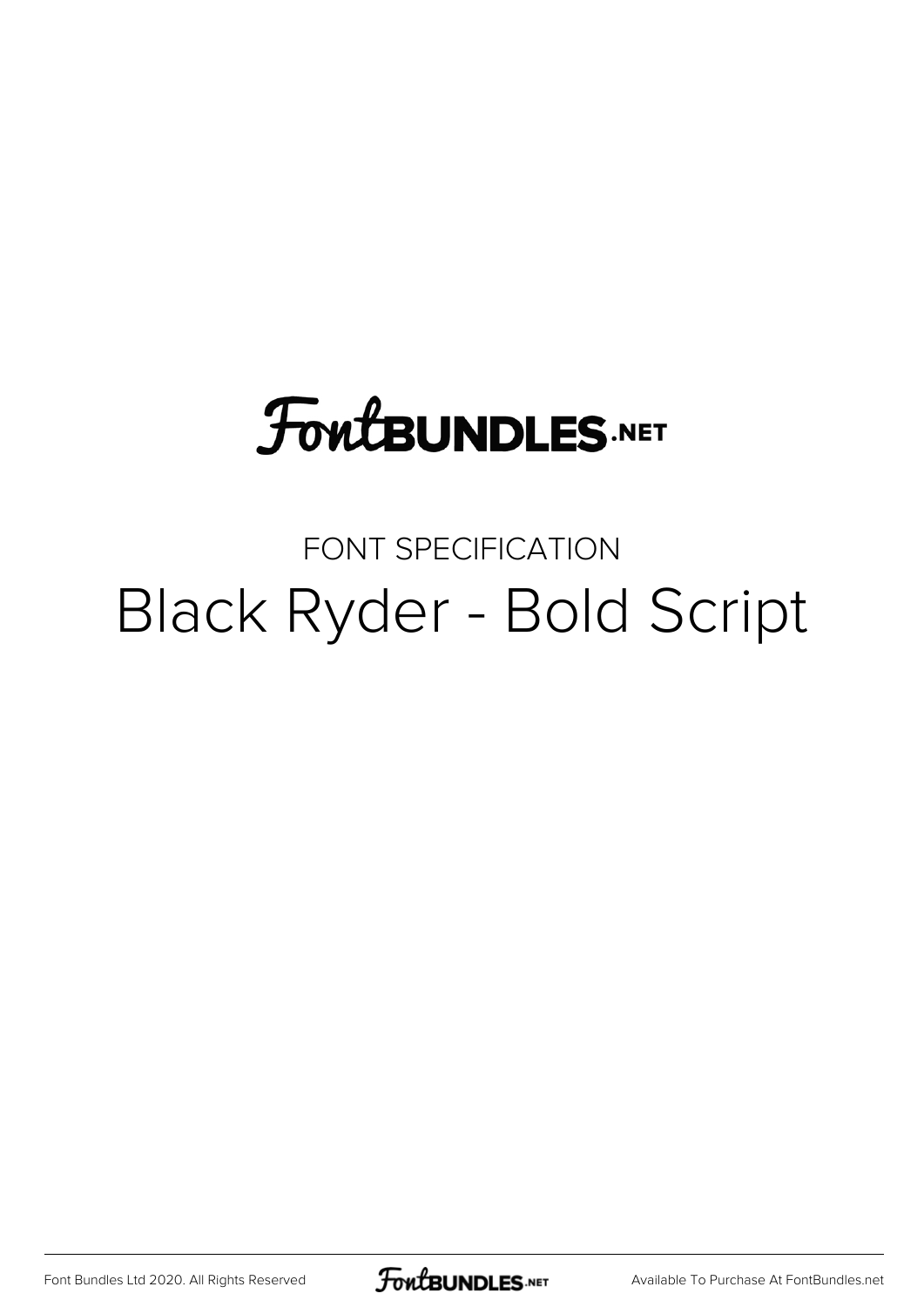#### Black Ryder Extra Swash - Regular

Uppercase Characters



Punctuation and Symbols

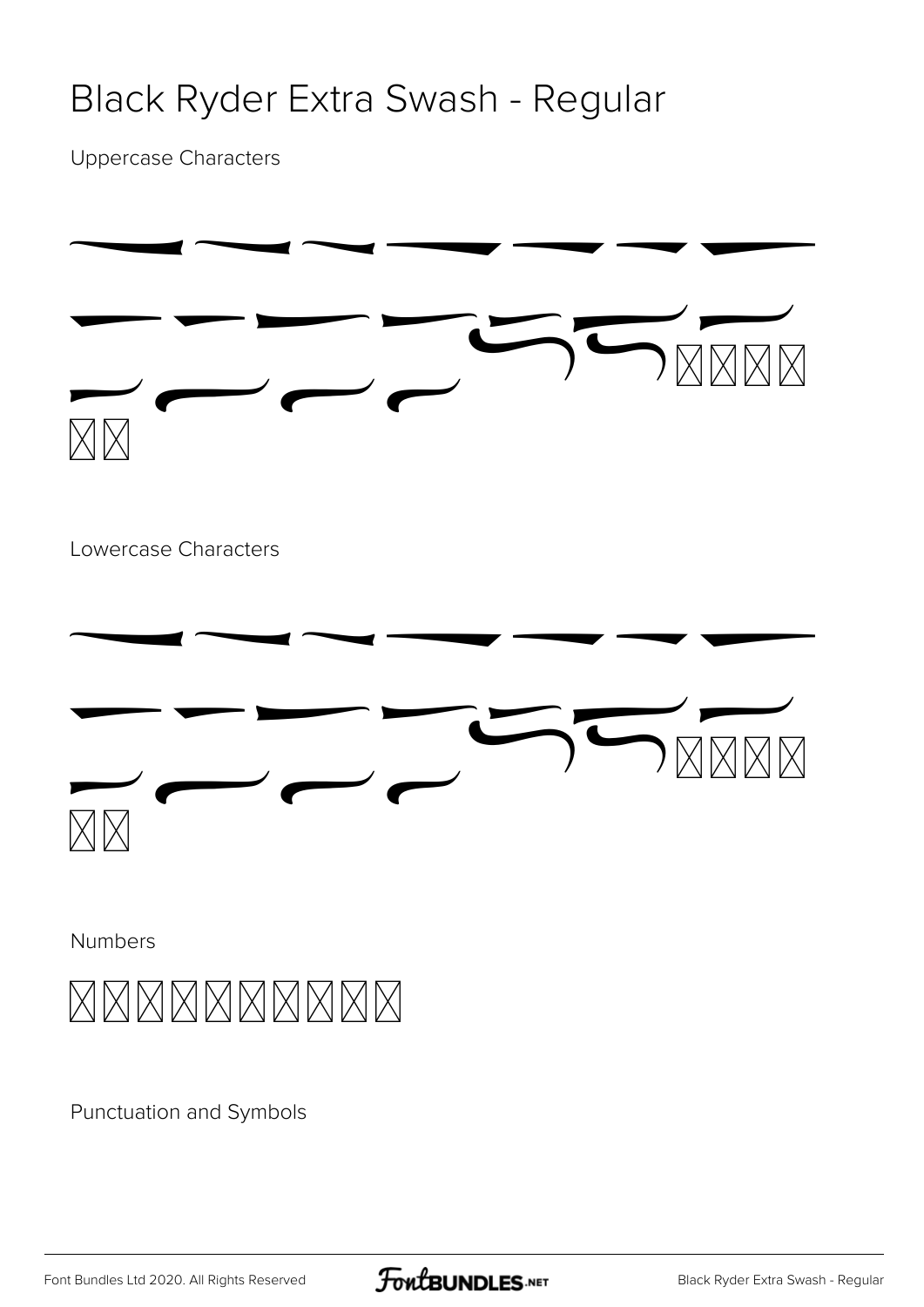



FontBUNDLES.NET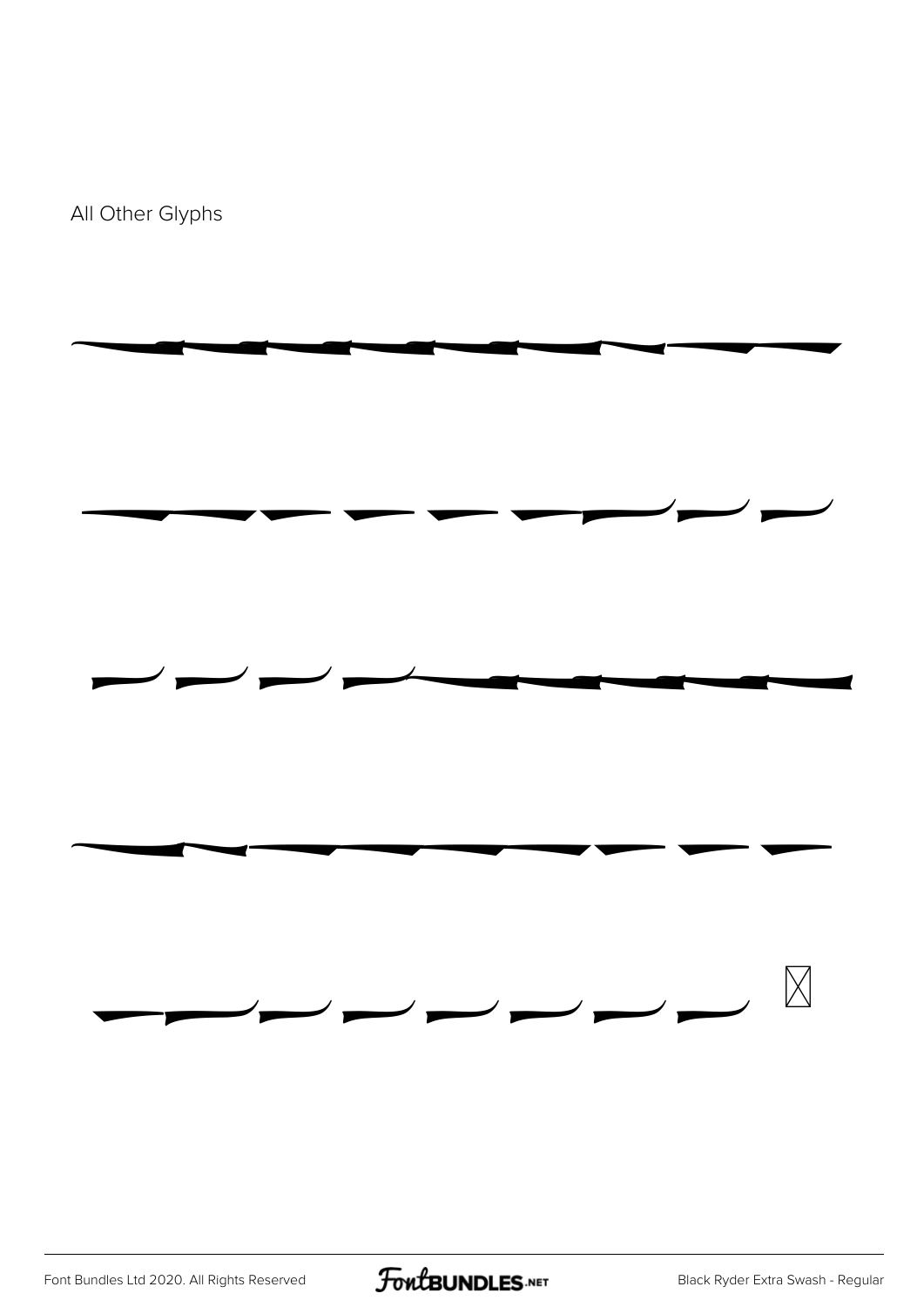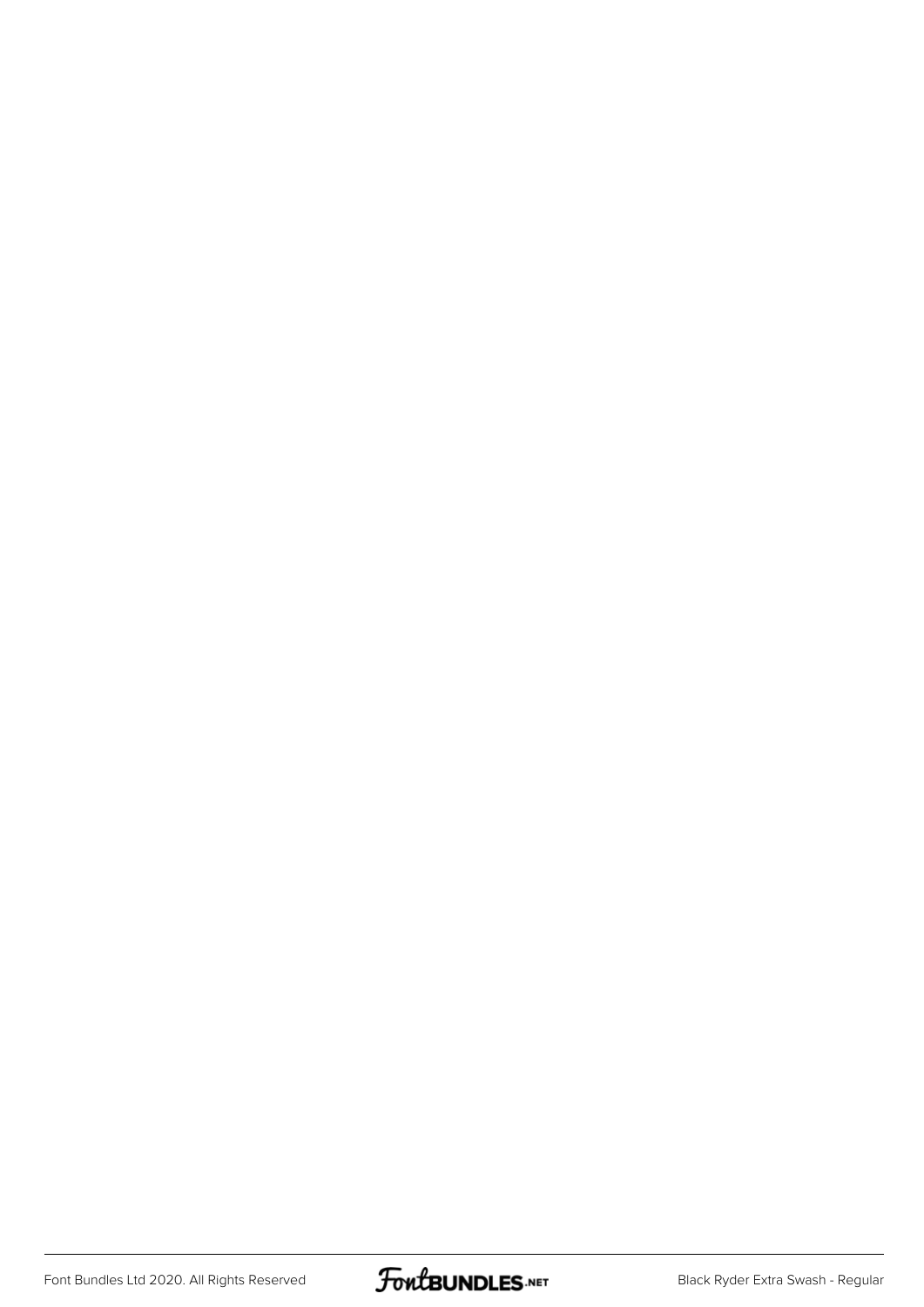#### Black Ryder - Regular

**Uppercase Characters** 

### ABCDEFGHIIKIM NOPQRSTUVWXY Z

Lowercase Characters

### abcde<sub>k</sub>ghijklmnopąrstuvwxy  $\mathbf{Z}$

**Numbers** 

## 0123456789

**Punctuation and Symbols** 

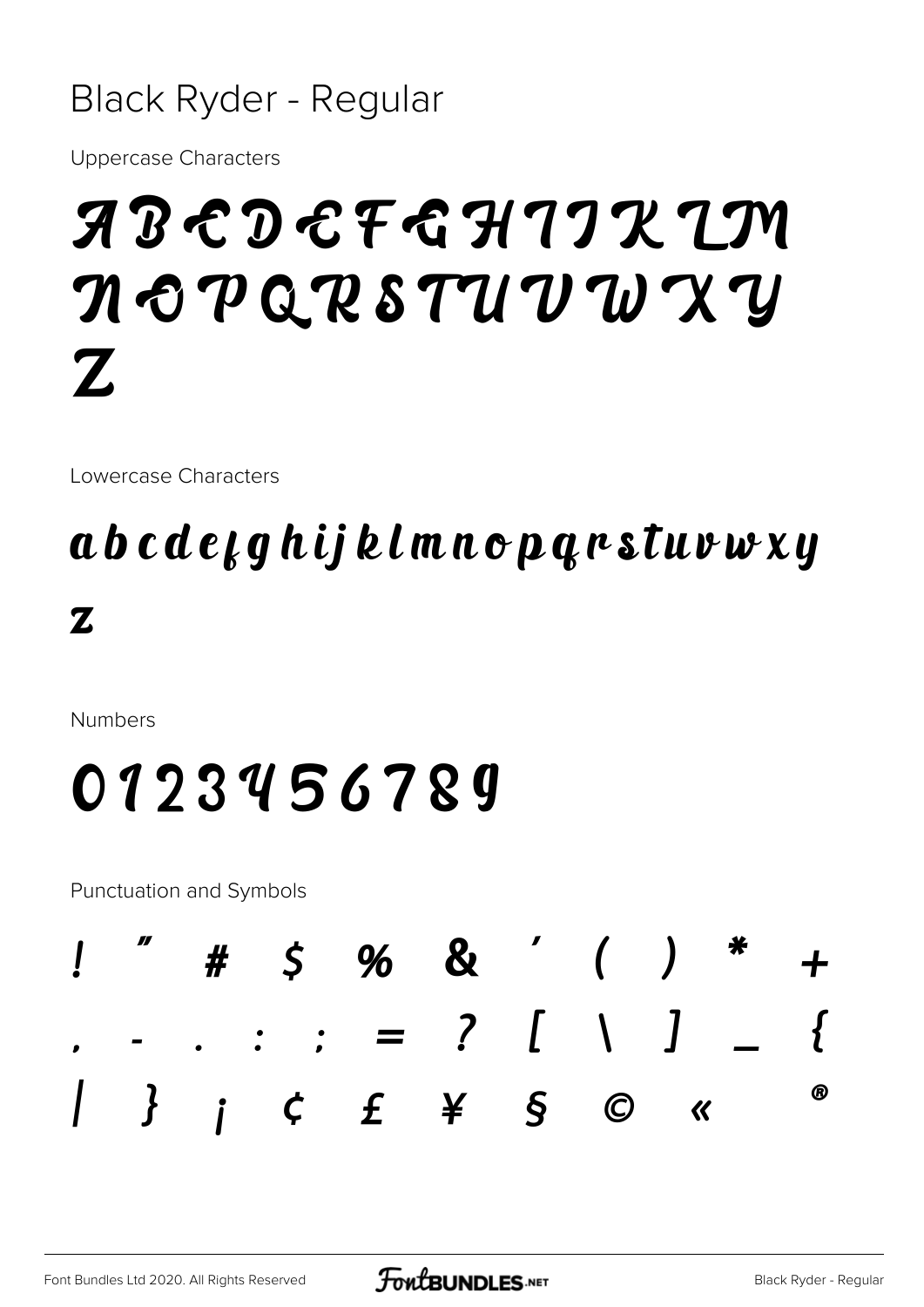All Other Glyphs

# $\hat{A}$   $\hat{A}$   $\hat{B}$   $\hat{B}$   $\hat{B}$   $\hat{C}$   $\hat{C}$  $\hat{\epsilon}$   $\hat{\epsilon}$   $\hat{\tau}$   $\hat{\eta}$   $\hat{\eta}$   $\hat{\sigma}$ Ó Ô Õ Ö × Ø Ù Ú Û Ü Ý à á â ã ä å æ  $c$  è é è ë ì í  $i$  ü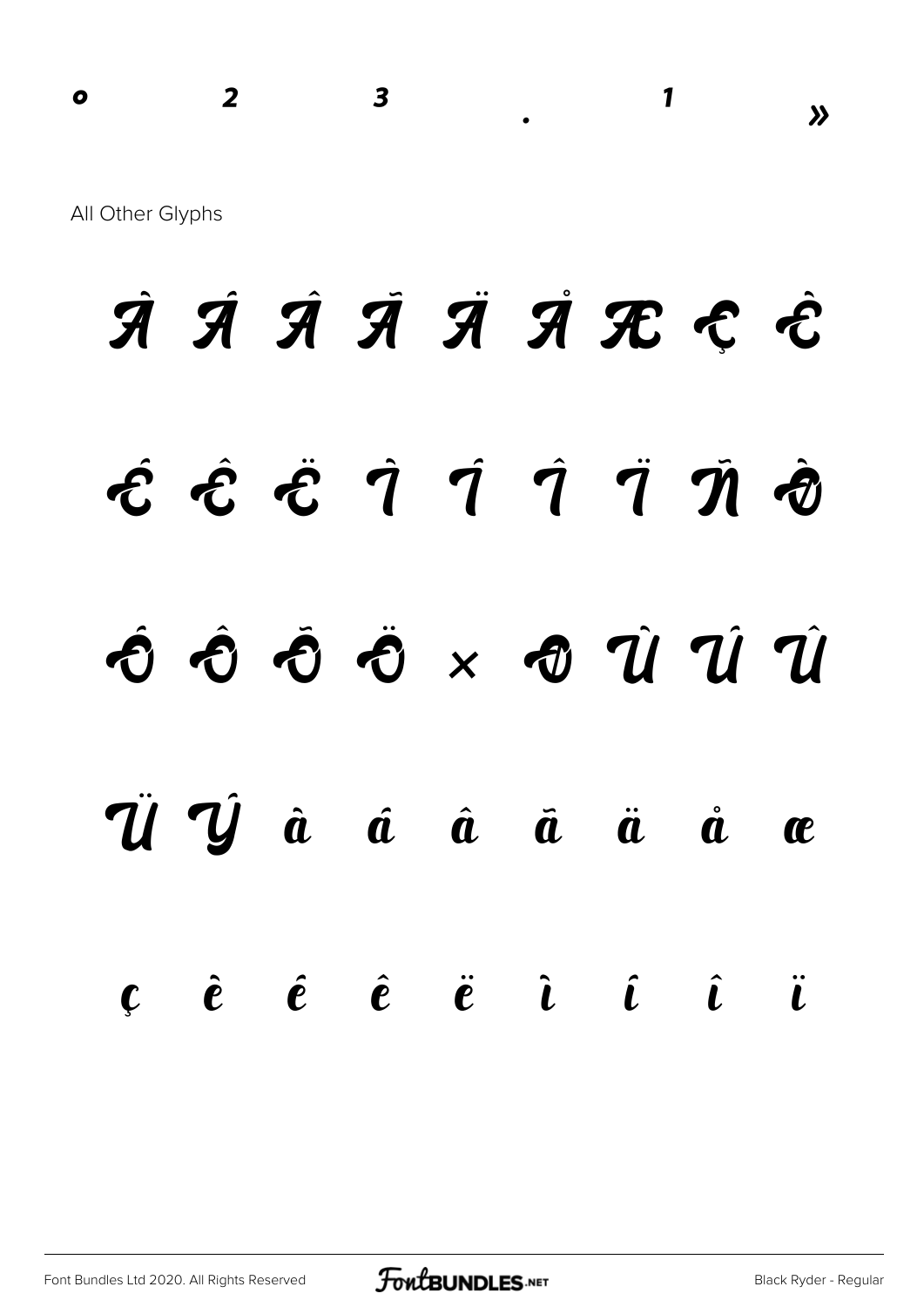|  |  | $\ddot{\mathbf{n}}$ $\dot{\mathbf{o}}$ $\dot{\mathbf{o}}$ $\ddot{\mathbf{o}}$ $\ddot{\mathbf{o}}$ $\ddot{\mathbf{o}}$ $\dot{\mathbf{o}}$ $\dot{\mathbf{u}}$ $\dot{\mathbf{u}}$ |  |  |
|--|--|--------------------------------------------------------------------------------------------------------------------------------------------------------------------------------|--|--|
|  |  | $\hat{u}$ $\ddot{u}$ $\hat{y}$ $\ddot{\alpha}$ $\dot{\alpha}$ $\dot{\delta}$ $\ddot{\delta}$ $\ddot{y}$                                                                        |  |  |
|  |  | $\check{\mathbf{Z}}$ - - $\check{\mathbf{Z}}$ , $\check{\mathbf{Z}}$                                                                                                           |  |  |
|  |  | $t \cdot  \cdot > \epsilon$ and $t$                                                                                                                                            |  |  |
|  |  | er et $\mu$ ir it jt tr tt ti                                                                                                                                                  |  |  |
|  |  | $\bar{y}$ and be and $\alpha$ or $\alpha$ and $\alpha$                                                                                                                         |  |  |
|  |  | $i$ $\sim$ $j$ $\sim$ $k$ $\sim$ $l$ $\sim$ $n$ $\sim$ $n$ $\sim$ $n$ $\sim$ $q$                                                                                               |  |  |